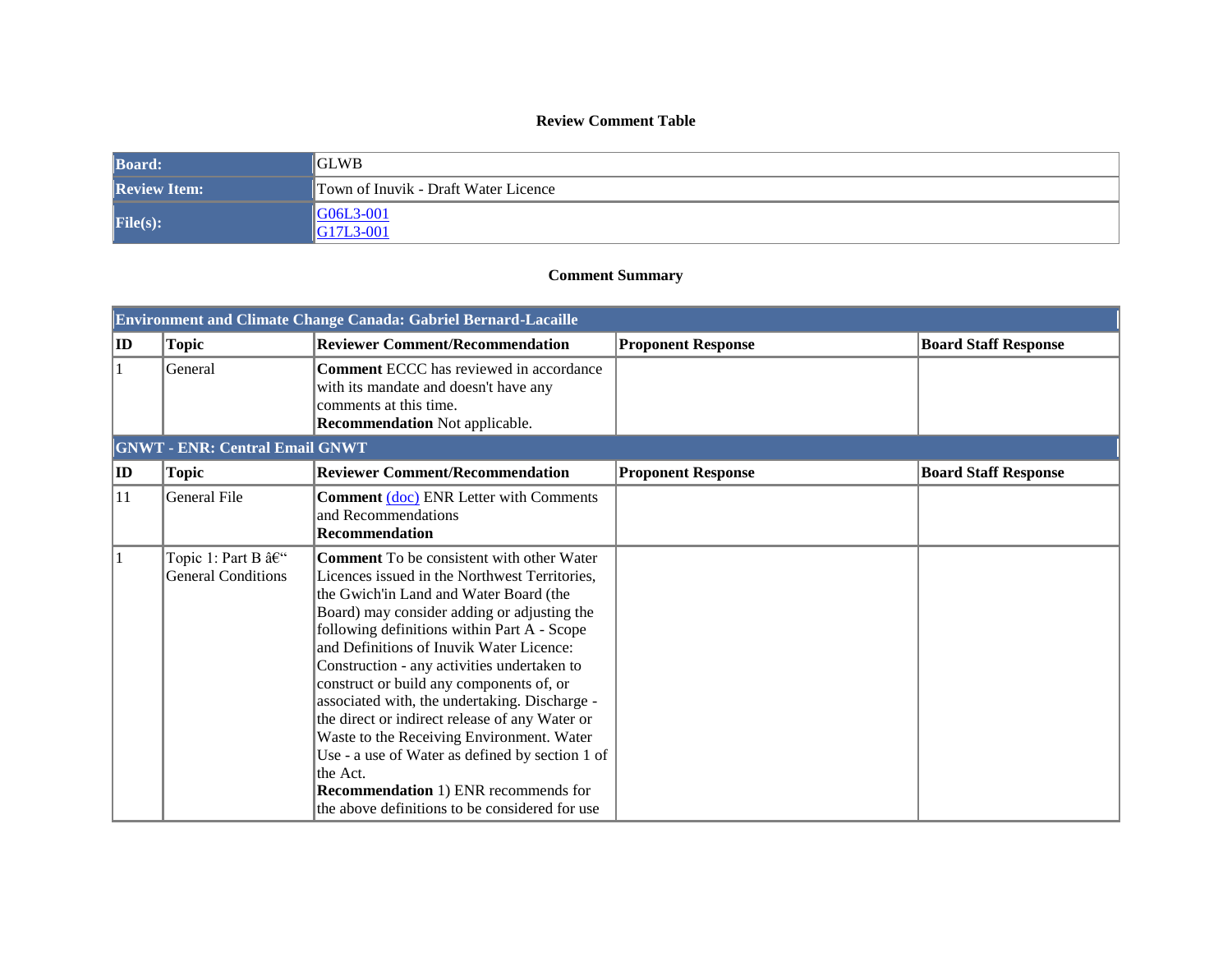|   |                                                | in Part A of the Town of Inuvik $\tilde{A}\phi\hat{A}\theta\hat{A}^{\text{TM}}s$<br>(the Town) Water Licence.                                                                                                                                                                                                                                                                                                                                                                                                                                                                                                                                                                                                                                                                                                                                                    |  |
|---|------------------------------------------------|------------------------------------------------------------------------------------------------------------------------------------------------------------------------------------------------------------------------------------------------------------------------------------------------------------------------------------------------------------------------------------------------------------------------------------------------------------------------------------------------------------------------------------------------------------------------------------------------------------------------------------------------------------------------------------------------------------------------------------------------------------------------------------------------------------------------------------------------------------------|--|
| 2 | Topic 2: Part B –<br><b>General Conditions</b> | Comment The Board may consider the<br>following (or similar) condition used in other<br>NWT Water Licences which may be added<br>under Part B, of the Town's Water Licence: .<br>All information submitted to the Board for this<br>Licence shall a) Be submitted in a form<br>acceptable to the Board; b) Be in accordance<br>with the Mackenzie Valley Land and Water<br>Board's March 2012, Document Submission<br>Standards; and, c) Include a section within<br>each submission which identifies where the<br>pertinent requirements of the Licence are<br>addressed. . The Licensee shall take every<br>reasonable precaution to protect the<br>environment.<br><b>Recommendation</b> 1) ENR recommends that<br>the above-mentioned general conditions be<br>included in Part B of the Town $\tilde{A}\xi\hat{A}\xi\hat{A}^{TM}s$<br>Water Licence.        |  |
| 3 | Topic 3: SNP<br><b>Monitoring Program</b>      | <b>Comment ENR notes that the SNP monitoring</b><br>program for the Town consists of nine (9) SNP<br>monitoring stations, of which five (5) were<br>established for monitoring of the Sewage<br>Lagoon. SNP monitoring station 0036-8<br>located at the Twin Lakes was established as a<br>reference/background site for the Sewage<br>Lagoon. However, ENR considers this<br>reference/background sampling to be<br>infrequent enough to be used as a control for<br>areas downstream of the lagoon facility. In<br>addition, the location of this SNP site may not<br>be optimal to represent reference/background<br>conditions as it is located at a lower elevation<br>and surface runoff and groundwater flows<br>from the Town may impact these waters. There<br>are currently two SNP 0036-3 descriptions<br>within the SNP section. ENR understands the |  |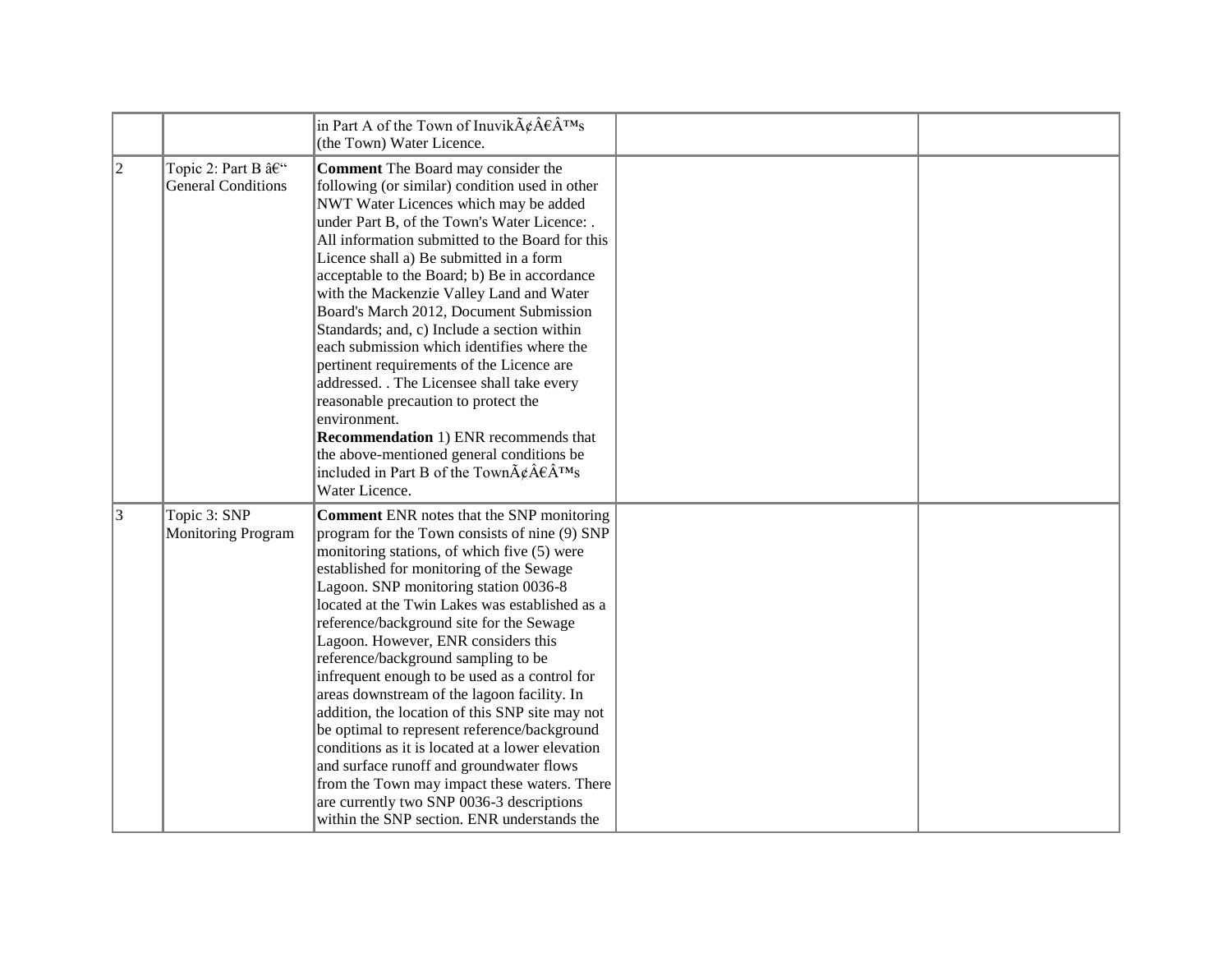|           |                                                                                                | second description is to provide guidance in<br>times of an emergency decant. However, as<br>Inuvik Sewage Disposal Facilities operates<br>under a year around continuous discharge, the<br>second description in its current form is<br>confusing. The GLWB should consider clearly<br>identifying the "emergency only" aspect of this<br>monitoring station further within this sub-<br>section of the Surveillance Network Program,<br>as well as differentiating this station as "SNP<br>0036a".<br><b>Recommendation</b> 1) ENR recommends that<br>the Board should reconsider the need for and<br>validity of SNP 0036-8 as a<br>reference/background monitoring station. |  |
|-----------|------------------------------------------------------------------------------------------------|---------------------------------------------------------------------------------------------------------------------------------------------------------------------------------------------------------------------------------------------------------------------------------------------------------------------------------------------------------------------------------------------------------------------------------------------------------------------------------------------------------------------------------------------------------------------------------------------------------------------------------------------------------------------------------|--|
| 4         | None                                                                                           | <b>Comment None</b><br><b>Recommendation</b> 2) ENR recommends that<br>the SNP descriptions be adjusted to clearly<br>identify the stations that will only be used<br>during emergencies.                                                                                                                                                                                                                                                                                                                                                                                                                                                                                       |  |
| $\vert$ 5 | Topic 4: SNP Section<br>â€" Part C: Stations<br>Descriptions and<br>Monitoring<br>Requirements | <b>Comment</b> Part C of the SNP sampling section<br>indicates each SNP sampling station number<br>with their associated location, sampling<br>frequency, sampling parameters and rationale<br>for monitoring. ENR notes that sampling<br>frequency details are currently missing for<br>SNP 0036-4, SNP 0036-5, SNP 0036-6, SNP<br>0036-7, SNP 0036-8 and SNP 0036-9.<br><b>Recommendation 1) ENR recommends</b><br>sampling frequencies to be specified for all<br>SNP monitoring stations.                                                                                                                                                                                   |  |
| 6         | Topic 5: Type of<br>Waste Accepted at the<br>Waste Management<br>Facilities                    | <b>Comment</b> Section 2.4.3 of the Solid Waste<br>Disposal Facilities Operation and Maintenance<br>Plan for the specifies, states "The landfill<br>exists for the management of all solid wastes<br>ordinarily generated within Inuvik; principally<br>the domestic garbage generated by residential,<br>commercial and institutional Buildings.". It<br>also states that any other waste not generally of                                                                                                                                                                                                                                                                     |  |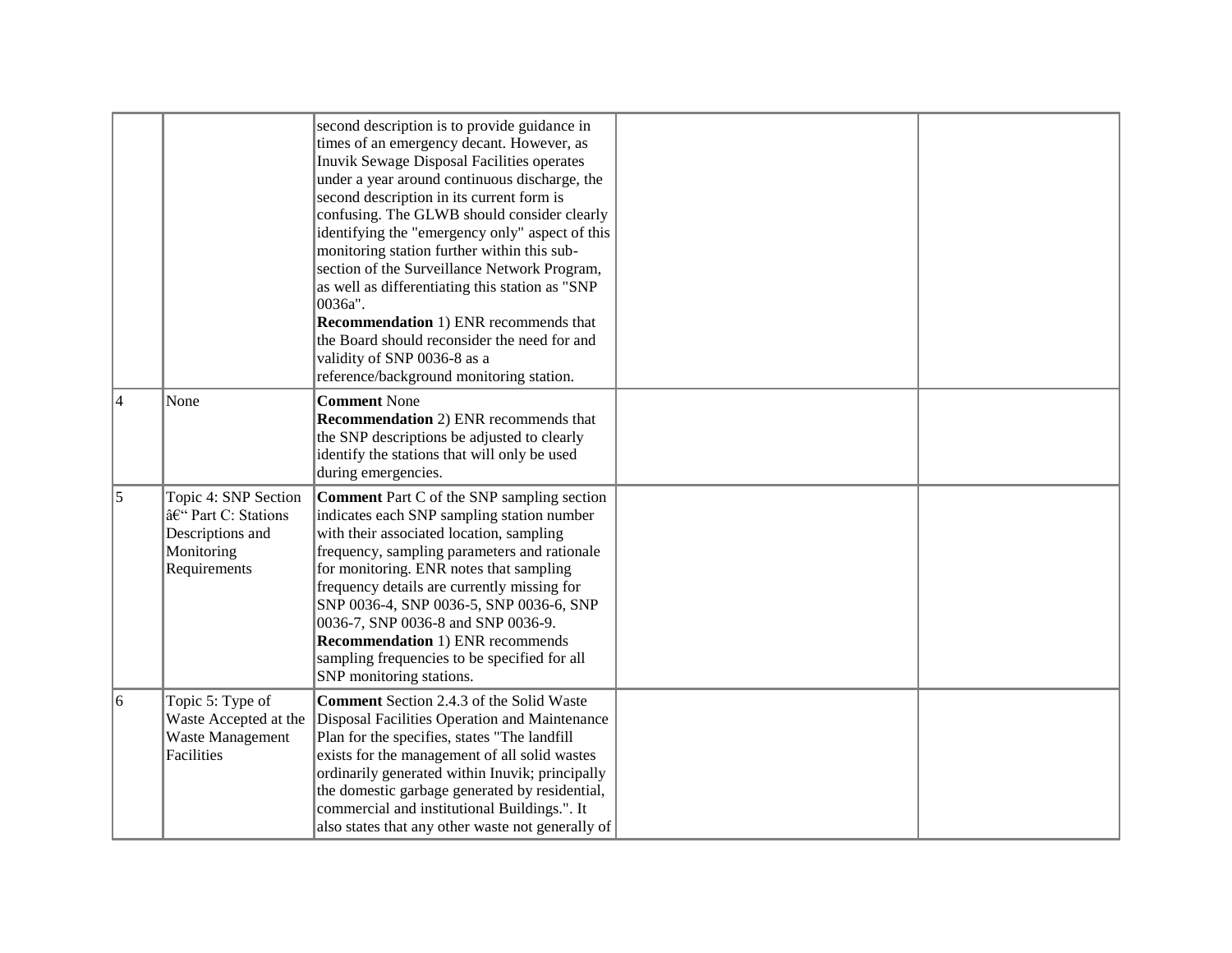|    |                                                                                     | domestic character considered not to be<br>suitable for disposal, for any reason, will be<br>turned away. Inuvik's Water Licence renewal<br>application further specifies that "Inuvik<br>obtains assurance from all waste hauling<br>contractors and generators discharging into the<br>lagoon from trucks that wastewater will be<br>restricted to domestic origin and character, not<br>contaminated by solvents, petroleum products,<br>glycol, drilling fluids, or any other industrial<br>waste of any sort in concentrations exceeding<br>what would ordinarily be expected from<br>domestic operations (section 2.3 - p. 18 of<br>119)." ENR notes to address the above<br>restrictions, other NWT Water Licences<br>include a term and conditions that states:<br>"Sewage and solid Waste from industrial,<br>commercial and institutional operators<br>working outside of the local government<br>boundaries of Inuvik shall not be accepted at<br>the Waste Disposal Facilities, unless otherwise<br>authorized in writing by an Inspector."<br><b>Recommendation</b> 1) ENR recommends the<br>Board consider including the above, or similar,<br>condition(s) in Part D of the draft Water<br>Licence, and that the conditions refer to both<br>Sewage Disposal Facilities and Solid Waste<br>Facilities. |  |
|----|-------------------------------------------------------------------------------------|-----------------------------------------------------------------------------------------------------------------------------------------------------------------------------------------------------------------------------------------------------------------------------------------------------------------------------------------------------------------------------------------------------------------------------------------------------------------------------------------------------------------------------------------------------------------------------------------------------------------------------------------------------------------------------------------------------------------------------------------------------------------------------------------------------------------------------------------------------------------------------------------------------------------------------------------------------------------------------------------------------------------------------------------------------------------------------------------------------------------------------------------------------------------------------------------------------------------------------------------------------------------------------------------------------------------------|--|
| 17 | Topic 6: Water<br>Treatment Plant –<br>Sludge<br>Characterization and<br>Management | <b>Comment</b> The renewal application specifies<br>that Inuvik new East Channel Water Treatment<br>Plant (WTP) was completed in 2016. This<br>document also specifies in section 2.1.2, that<br>the WTP Operation and Maintenance Plan will<br>be provided once the WTP is completed. ENR<br>understands that WTP wastewaters report<br>directly to the Inuvik Sewage Disposal<br>Facilities, but is unclear if the WTP sludge<br>does as well. ENR considers the WTP sludge<br>to be considered a Non-sewage Waste. ENR                                                                                                                                                                                                                                                                                                                                                                                                                                                                                                                                                                                                                                                                                                                                                                                             |  |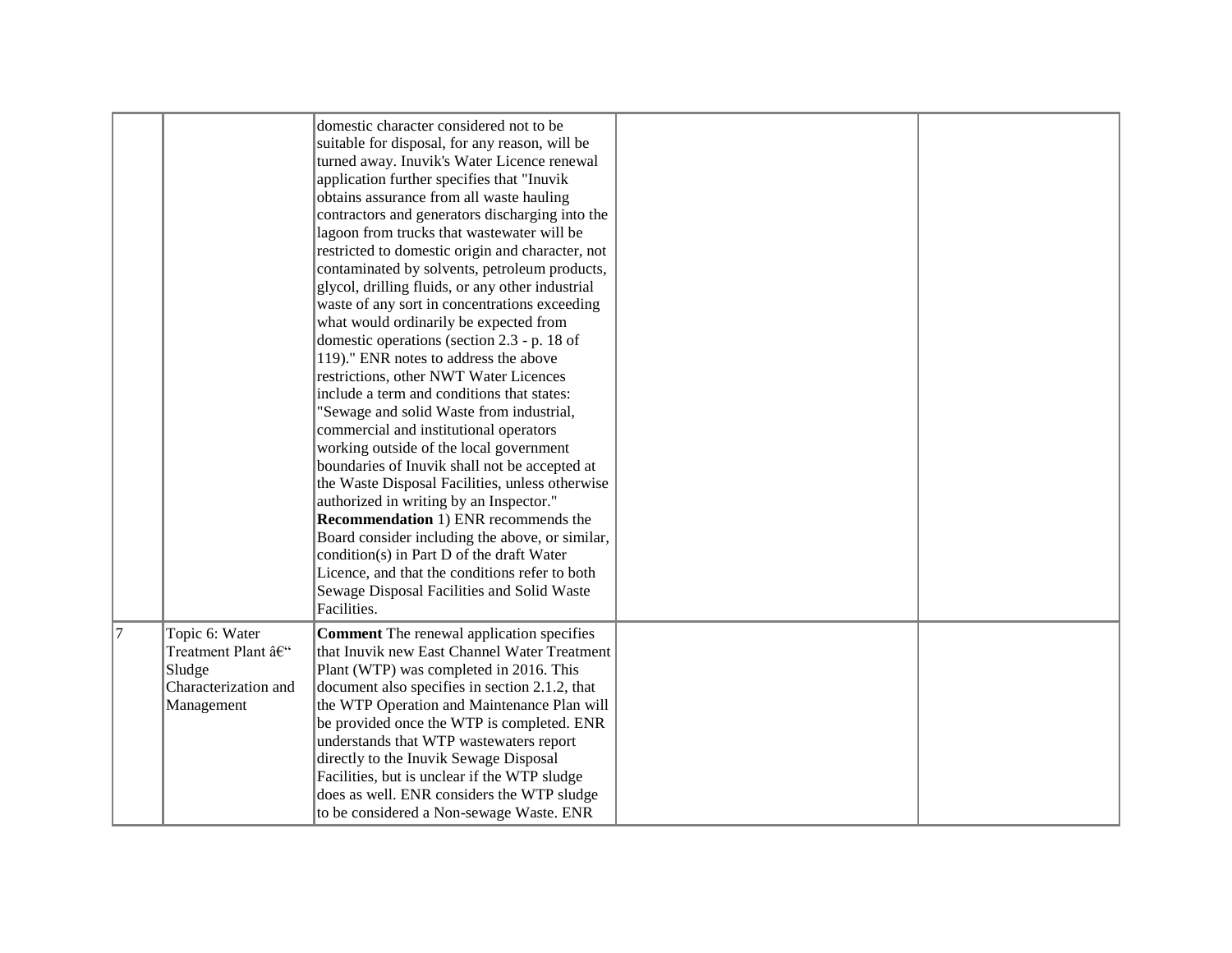|   |                                                                          | notes that sludge should be sampled prior to<br>disposal within the lagoon.<br><b>Recommendation 1) ENR recommends that</b><br>proper characterization of the WTP sludge be<br>completed if sludge management practices<br>include disposal at the sewage lagoon. This<br>characterization should be used to determine<br>appropriate disposal options and/or methods<br>for this waste.                                                                                                                                                                                                                                                                                                                                                                                                                                                                                                                                                                                                                                                                                                                                                                                                                                                                                                       |  |
|---|--------------------------------------------------------------------------|------------------------------------------------------------------------------------------------------------------------------------------------------------------------------------------------------------------------------------------------------------------------------------------------------------------------------------------------------------------------------------------------------------------------------------------------------------------------------------------------------------------------------------------------------------------------------------------------------------------------------------------------------------------------------------------------------------------------------------------------------------------------------------------------------------------------------------------------------------------------------------------------------------------------------------------------------------------------------------------------------------------------------------------------------------------------------------------------------------------------------------------------------------------------------------------------------------------------------------------------------------------------------------------------|--|
| 8 | Topic 7: Soils and<br>Snow Remediation at<br>the Solid Waste<br>Facility | <b>Comment Section 2.4.7 on Wastes</b><br>Undergoing Treatment specifies that Inuvik<br>has separate areas in its landfill for soils and<br>snow contaminated with oil. Soils<br>contaminated with oil are "landfarmed" and<br>snow contaminated with oil is kept in diked<br>containment until it melts in spring. Oil<br>coming to the surface from the diked snow is<br>bottled up using oil-absorbent pads, and<br>meltwater is run through a separator - then<br>released via a discharge line off site. ENR<br>notes that there are no existing provisions<br>within the Town's Water Licence to address<br>these activities and ensure they are conducted<br>appropriately. This has been a problem with<br>these types of activities and existing Licences<br>in other jurisdictions within the Mackenzie<br>Valley. ENR understands that KBL may be<br>offering remediation services in Inuvik in the<br>near future. ENR is supportive of having a<br>dedicated third party with its own Licence to<br>operate such remediation sites to reduce the<br>burden on the Town.<br><b>Recommendation 1) ENR supports</b><br>contaminated soils and water to be properly<br>treated at an approved facility, rather than<br>being stored/treated at the municipal Solid<br>Waste Facility. |  |
| 9 | None                                                                     | <b>Comment None</b><br><b>Recommendation</b> 2) ENR recommends that                                                                                                                                                                                                                                                                                                                                                                                                                                                                                                                                                                                                                                                                                                                                                                                                                                                                                                                                                                                                                                                                                                                                                                                                                            |  |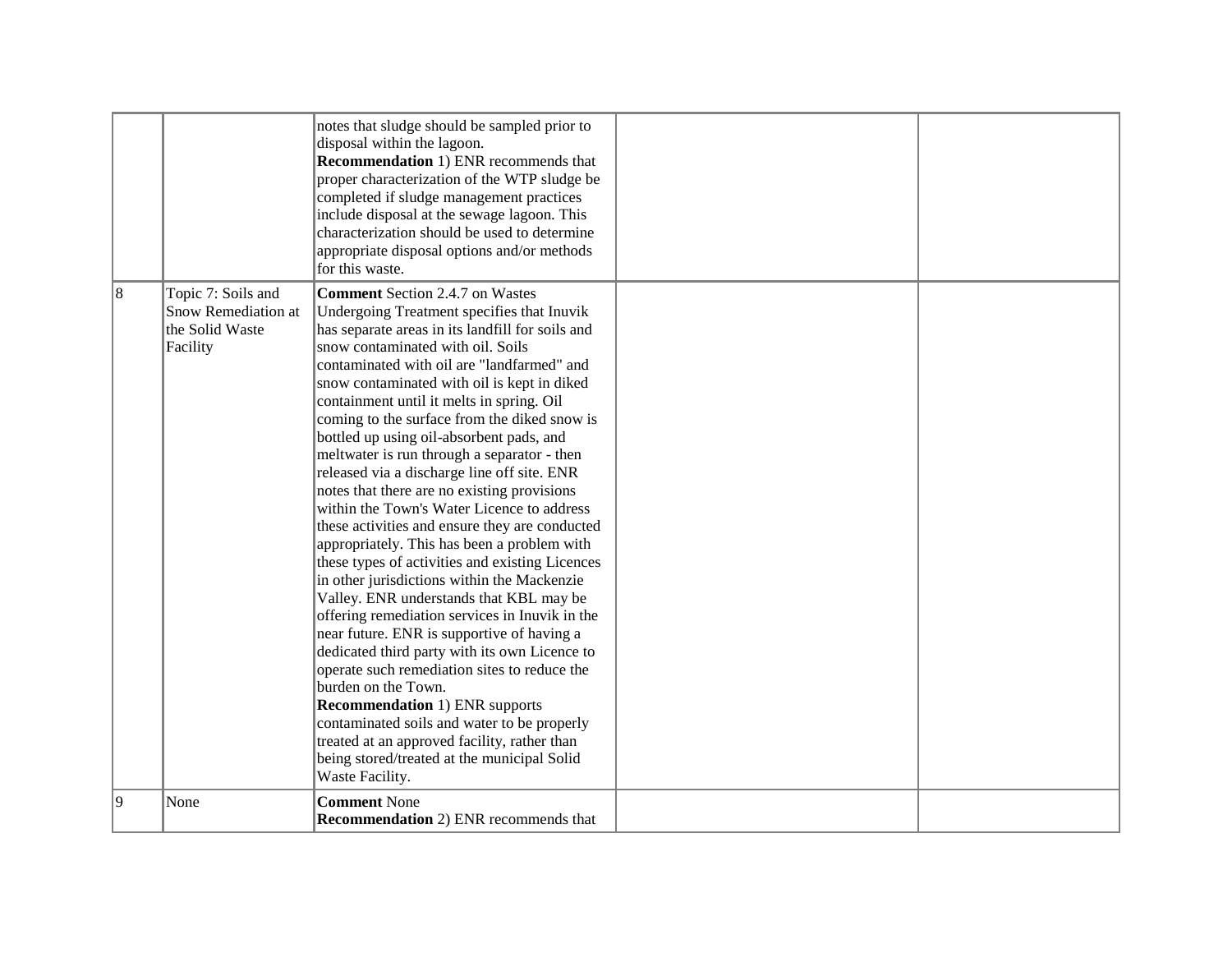|                |                                                                                                                   | in the interim, any runoff pathways originating<br>from these remediation sites to be traced in<br>order to assess if they are captured by the<br>existing SNP stations (i.e. SNP 0036-4 and/or<br>SNP 0036-5 located downstream from the<br>Solid Waste Facility).                                                                                                                             |                           |                             |
|----------------|-------------------------------------------------------------------------------------------------------------------|-------------------------------------------------------------------------------------------------------------------------------------------------------------------------------------------------------------------------------------------------------------------------------------------------------------------------------------------------------------------------------------------------|---------------------------|-----------------------------|
| 10             | None                                                                                                              | <b>Comment None</b><br><b>Recommendation</b> 3) ENR recommends the<br>Town provide the details on volumes of<br>material reclaimed and the duration of past<br>remediation practices in order to assess if<br>groundwater monitoring may be required.                                                                                                                                           |                           |                             |
|                |                                                                                                                   | <b>Gwich'in Renewable Resources Board: Janet Boxwell</b>                                                                                                                                                                                                                                                                                                                                        |                           |                             |
| $ {\bf ID} $   | <b>Topic</b>                                                                                                      | <b>Reviewer Comment/Recommendation</b>                                                                                                                                                                                                                                                                                                                                                          | <b>Proponent Response</b> | <b>Board Staff Response</b> |
| $\mathbf{1}$   | <b>General File</b>                                                                                               | Comment (doc) GRRB Cover<br>Recommendation                                                                                                                                                                                                                                                                                                                                                      |                           |                             |
| $\overline{2}$ | <b>PART C: Surveillance</b><br>Network Program<br>(SNP) station<br>descriptions and<br>monitoring<br>requirements | Comment GRRB staff support an additional<br>monitoring station at Boot Creek upstream<br>from Boot Lake (SNP#9), prior to July 01,<br>2017 This would be in addition to SNP #4 and<br>would ensure adequate data collection to<br>monitor for potential seepage of contaminants<br>and runoff from the landfill during dry periods<br>when SNP #4 is not flowing.<br><b>Recommendation None</b> |                           |                             |
| 3              | Sewage effluent<br>criteria                                                                                       | <b>Comment GRRB</b> staff support the addition of<br>Total Petroleum Hydrocarbons (TPH) to the<br>list of parameters for SNP monitoring around<br>the landfill. This is especially relevant given<br>the proposed soil treatment facility that will be<br>accepting hydrocarbon-contaminated soils and<br>snow for remediation.<br><b>Recommendation None</b>                                   |                           |                             |
| 4              |                                                                                                                   | Solid Waste Operation   Comment GRRB staff recommend that a<br>and Maintenance Plan: Hazardous Waste Management Plan be<br>submitted with the O/M plan which describes<br>how hazardous materials shall be contained in                                                                                                                                                                         |                           |                             |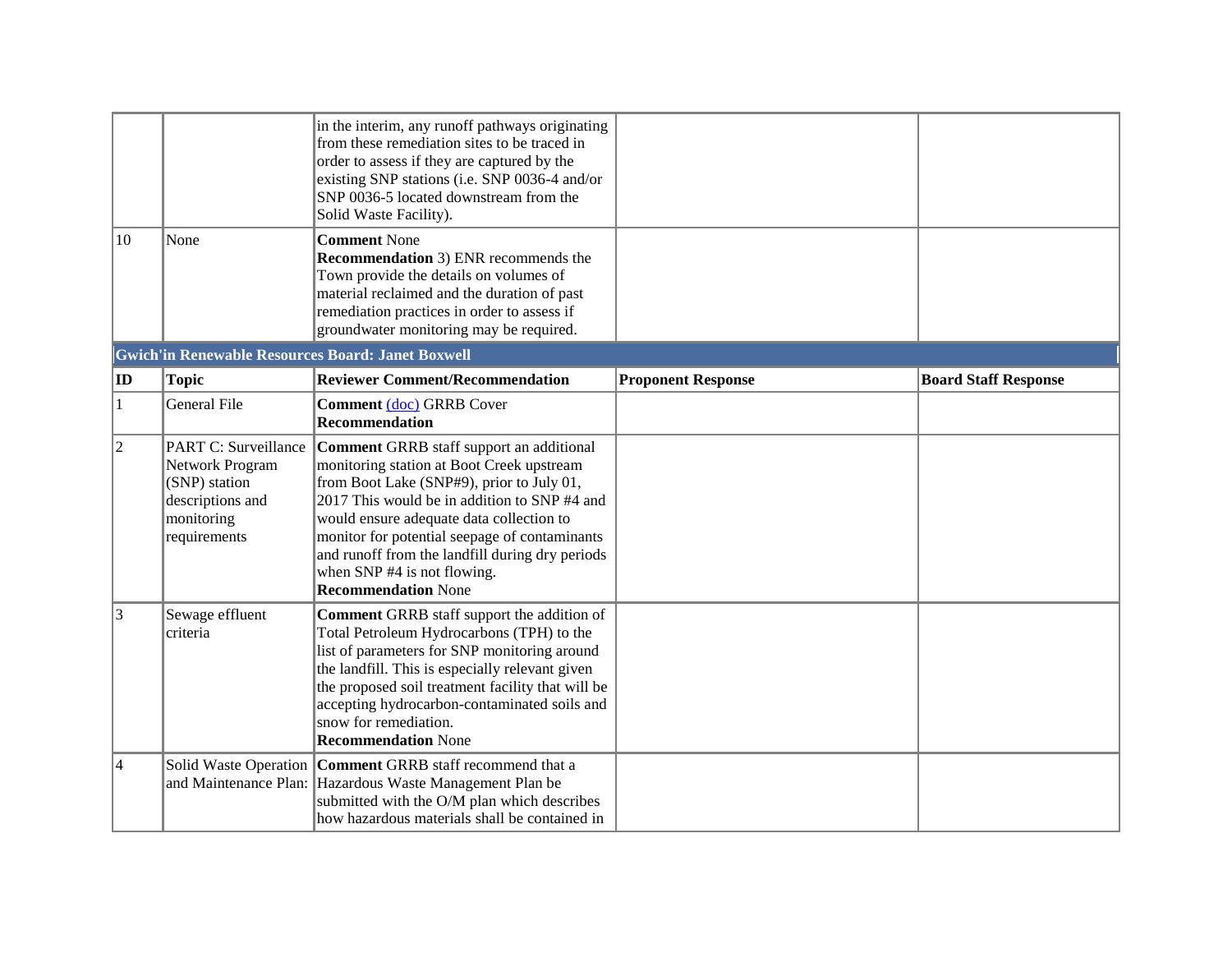|    |                                                         | such a manner as to minimize the potential for<br>migration of contaminants into any waters, to<br>the satisfaction of an Inspector.<br><b>Recommendation None</b>                                                                                                                                                                                                                                                                                                                                                             |  |
|----|---------------------------------------------------------|--------------------------------------------------------------------------------------------------------------------------------------------------------------------------------------------------------------------------------------------------------------------------------------------------------------------------------------------------------------------------------------------------------------------------------------------------------------------------------------------------------------------------------|--|
| 5  | Bear management                                         | <b>Comment GRRB</b> staff support the condition<br>that a Solid Waste Disposal Fencing Plan be<br>submitted within 2 years and suggest that it<br>would be helpful going forward for a small<br>working group of staff representatives from the<br>boards, town and ENR to address community<br>messaging that can help with bear management<br>concerns and keep track of actions taken.<br><b>Recommendation None</b>                                                                                                        |  |
| 16 | Permafrost                                              | <b>Comment GRRB</b> staff recommend the Town<br>of Inuvik (TOI) monitor permafrost<br>temperature and active layer depths in order to<br>establish baseline data and to detect and<br>respond to changes rapidly.<br><b>Recommendation None</b>                                                                                                                                                                                                                                                                                |  |
| 17 | <b>Climate Change</b>                                   | <b>Comment GRRB</b> staff recommend the TOI<br>develop a plan for climate change preparation<br>and adaptation that proactively considers<br>changes in permafrost, temperatures,<br>precipitation, and other environmental<br>conditions that may affect the operation and<br>maintenance of infrastructure in future.<br>Impacts to the operations of the landfill and the<br>sewage lagoon system due to climate change<br>may ultimately affect fish, forests and wildlife<br>in the region.<br><b>Recommendation None</b> |  |
| 8  | Conditions applying to<br>spill contingency<br>planning | Comment GRRB staff support the proposed<br>timeline and schedule for the Town of Inuvik<br>to provide an updated Spill Contingency Plan<br>in accordance with the MVLWB Spill<br>Contingency Plan Template for Municipal<br>Water Licences, within 18 months<br><b>Recommendation None</b>                                                                                                                                                                                                                                     |  |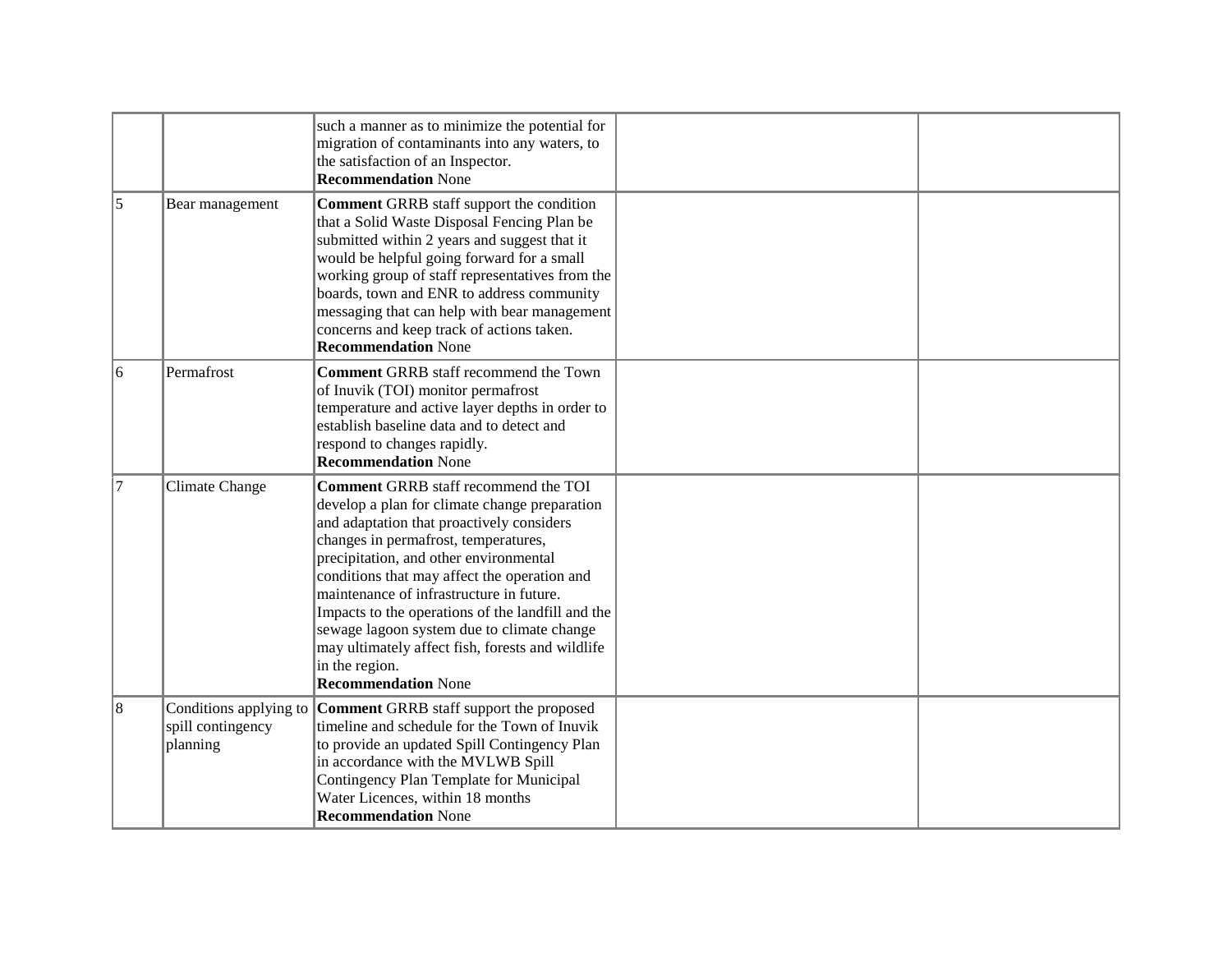| 9            | <b>Timelines</b>                         | <b>Comment GRRB</b> staff support proposed<br>timelines for the provision of documentation<br>requested within the water licence (ex. Spill<br>Contingency Plan, Hazardous Waste<br>Management Plan, Climate Change Adaptation<br>Plan, Solid Waste Disposal Fencing Plan).<br><b>Recommendation None</b>                                                                                                                                                                                                                                                                                                                                                                                                                                                                              |                           |                             |
|--------------|------------------------------------------|----------------------------------------------------------------------------------------------------------------------------------------------------------------------------------------------------------------------------------------------------------------------------------------------------------------------------------------------------------------------------------------------------------------------------------------------------------------------------------------------------------------------------------------------------------------------------------------------------------------------------------------------------------------------------------------------------------------------------------------------------------------------------------------|---------------------------|-----------------------------|
|              | <b>National Energy Board: John Korec</b> |                                                                                                                                                                                                                                                                                                                                                                                                                                                                                                                                                                                                                                                                                                                                                                                        |                           |                             |
| $ {\bf ID} $ | <b>Topic</b>                             | <b>Reviewer Comment/Recommendation</b>                                                                                                                                                                                                                                                                                                                                                                                                                                                                                                                                                                                                                                                                                                                                                 | <b>Proponent Response</b> | <b>Board Staff Response</b> |
| 1            | Part H, 4 a)                             | <b>Comment</b> With regard to Part H, 4 a): Report<br>all Spills immediately via the (24) Hour NWT<br>Spill Report Line (867) 920-8130 in<br>accordance with the instructions contained in<br>the NT-NU Spill Report Form, I'm not sure<br>that everyone gets the instruction sheet that<br>sometimes accompanies the Spill Report Form.<br><b>Recommendation</b> If the Town of Inuvik does<br>not have the instructions, it might be<br>worthwhile to re-phrase the condition to:<br>Report all Spills immediately via the (24) Hour<br>NWT-Nunavut Spill Report Line (867) 920-<br>8130 in accordance with the instructions<br>contained in the NT-NU Spill Report Form and<br>the Spills Working Agreement, Appendix A,<br>Schedule 1 - Reportable Quantities for NT-NU<br>Spills. |                           |                             |
|              | <b>Town of Inuvik: Grant Hood</b>        |                                                                                                                                                                                                                                                                                                                                                                                                                                                                                                                                                                                                                                                                                                                                                                                        |                           |                             |
| $ $ ID       | <b>Topic</b>                             | <b>Reviewer Comment/Recommendation</b>                                                                                                                                                                                                                                                                                                                                                                                                                                                                                                                                                                                                                                                                                                                                                 | <b>Proponent Response</b> | <b>Board Staff Response</b> |
| 1            | None                                     | Comment 1. Please confirm if geometric<br>mean to be replaced by arithmetic mean for<br>Fecal Coliform parameter<br><b>Recommendation</b> n/a                                                                                                                                                                                                                                                                                                                                                                                                                                                                                                                                                                                                                                          |                           |                             |
| 2            | None                                     | Comment 2. Limit of 135 mg/L for CBOD<br>parameter is acceptable in lieu of monitoring<br>to determine site specific BOD5/CBOD ratio<br><b>Recommendation</b> n/a                                                                                                                                                                                                                                                                                                                                                                                                                                                                                                                                                                                                                      |                           |                             |